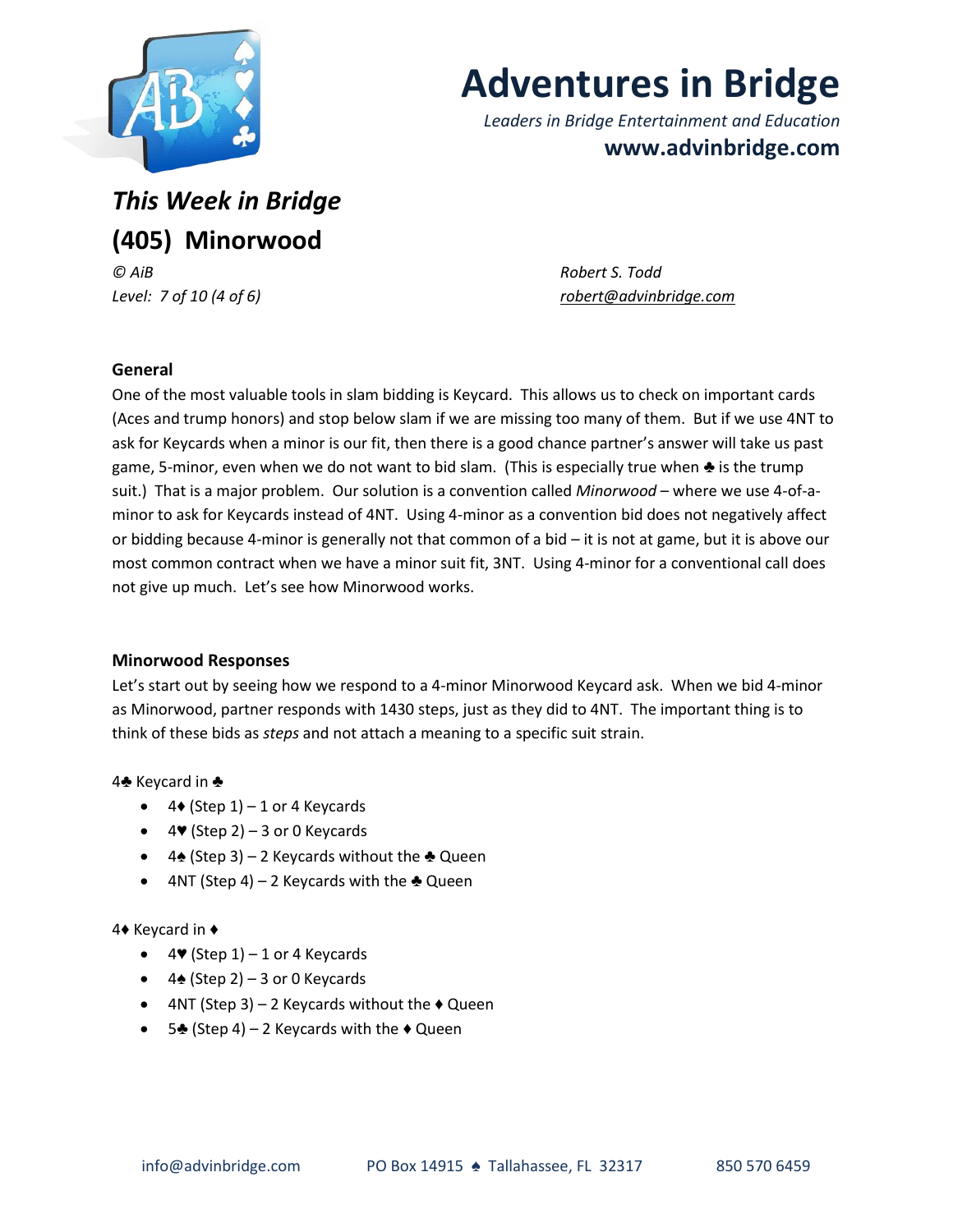

#### **Queen Ask**

If our answer to the Minorwood ask is 1/4 or 3/0, then the Queen of trump is still an unknown card. To ask partner about this important card we do just as we would over a traditional 4NT Keycard auction – make the cheapest available forcing bid (usually the next step up). Let's look at some examples of Minorwood Queen asks.

| Example 1  |              |
|------------|--------------|
| $1\bullet$ | 2♣           |
| 4÷         | $4\bullet$   |
| 47         |              |
|            |              |
| Example 2  |              |
| $1\bullet$ | $2\clubsuit$ |
| 4♣         | 4♥           |
| 4♠         |              |
|            |              |
| Example 3  |              |
| $1\bullet$ | 2♦           |
| $4\bullet$ | 4♥           |
| 4♠         |              |
|            |              |
| Example 4  |              |
| $1\bullet$ | 2♦           |
| $4\bullet$ | 4♠           |
| 5♣         |              |

We don't use 4NT as a Queen-asking bid in this auction - 4NT is a reasonable place to play here. Instead, we use 5<sup>★</sup> as our asking bid. If possible, when exploring slam in a minor (using Minorwood) we want to keep 4NT as a possible final contract.

After the Queen ask, partner answers just as they would in normal Keycard (after a 4NT Keycard Ask) –

- If partner does NOT have the Queen, they rebid 5m.
- If partner does have the Queen, then they start showing their specific Kings up the line, and the auction continues just as it would in a 1430 Keycard auction.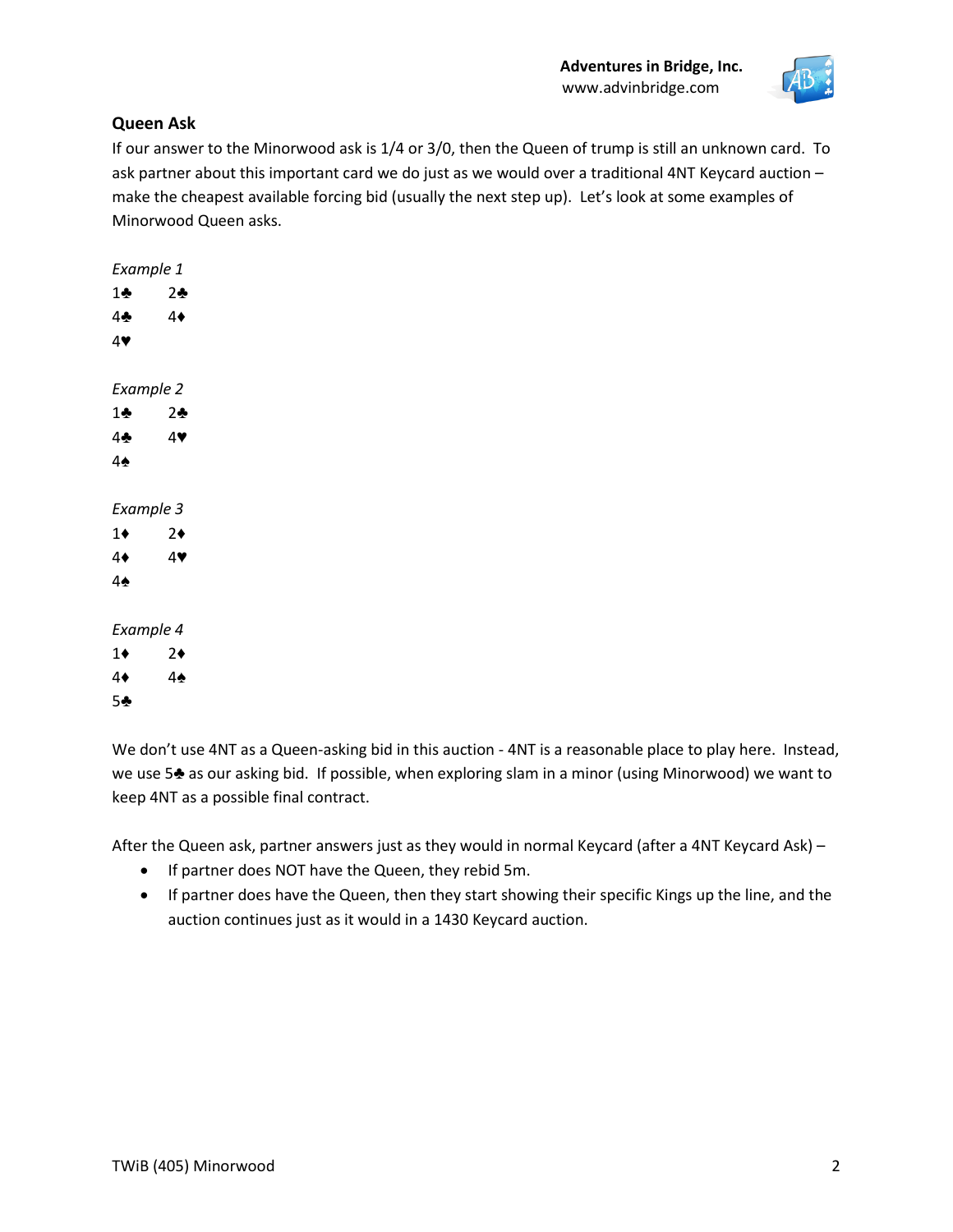

#### **King Ask in Minorwood**

Once we have our answer to the number of Keycards, we may sign off in game (5m or 4NT), bid slam (6m or 6NT), or ask for Kings if we are interested in more information (usually looking for a grand slam). Although we used 4m to ask for Keycards, we cannot use 5m to ask for Kings because we will frequently want to play there in 5m. Instead, we will use 5m+1 (the bid just above game in our suit) to ask for Kings:

- If we Keycard in  $\clubsuit$ , then  $5\clubsuit + 1 = 5\spadesuit$  is our King Ask.
- If we Keycard in  $\bullet$ , then  $5\bullet +1=5\bullet$  is our King Ask.

These bids ask partner to start bidding their specific Kings up the line and the auction continues as expected.

#### **When is 4m Minorwood?**

Now for the hard part of Minorwood… Since we are going to use 4m as a slam try convention (Keycard in our minor) then it is important that partner knows what is going on, knows that our 4m bid is Minorwood, and does not pass. We need to have good rules for when 4m is Minorwood and when it is not – these are important situations to discuss and re-discuss with partner.

If there is any question about what is going on or any ambiguity, then 4m is forcing and we should usually treat it as Minorwood – we don't pass in a partscore when our partner is trying for slam. If we are not sure of the meaning of 4m then we just raise to 5m. If we pass, we'd better be right!

#### *Rules for when 4m is Minorwood*

It is important for us to have good rules so that we can agree with partner when 4-minor is Minorwood. 4-minor is Minorwood in these conditions.

- We are in a game forcing auction:
	- o We have NOT found a Major suit fit and
	- o We have found a minor suit fit;
		- Even if raising to 4m shows that fit for the first time.
		- $\blacksquare$  Even if this is an implied fit.
- When we are not in a game forcing auction:
	- o Jumps that are clearly not weak are Minorwood (Be Careful!)
	- o Raising an invite is Minorwood because we do not re-invite an invite.

#### *Rules for when 4m is Not Minorwood*

- In non-forcing competitive auctions.
- When we have an 8+ card Major suit fit.